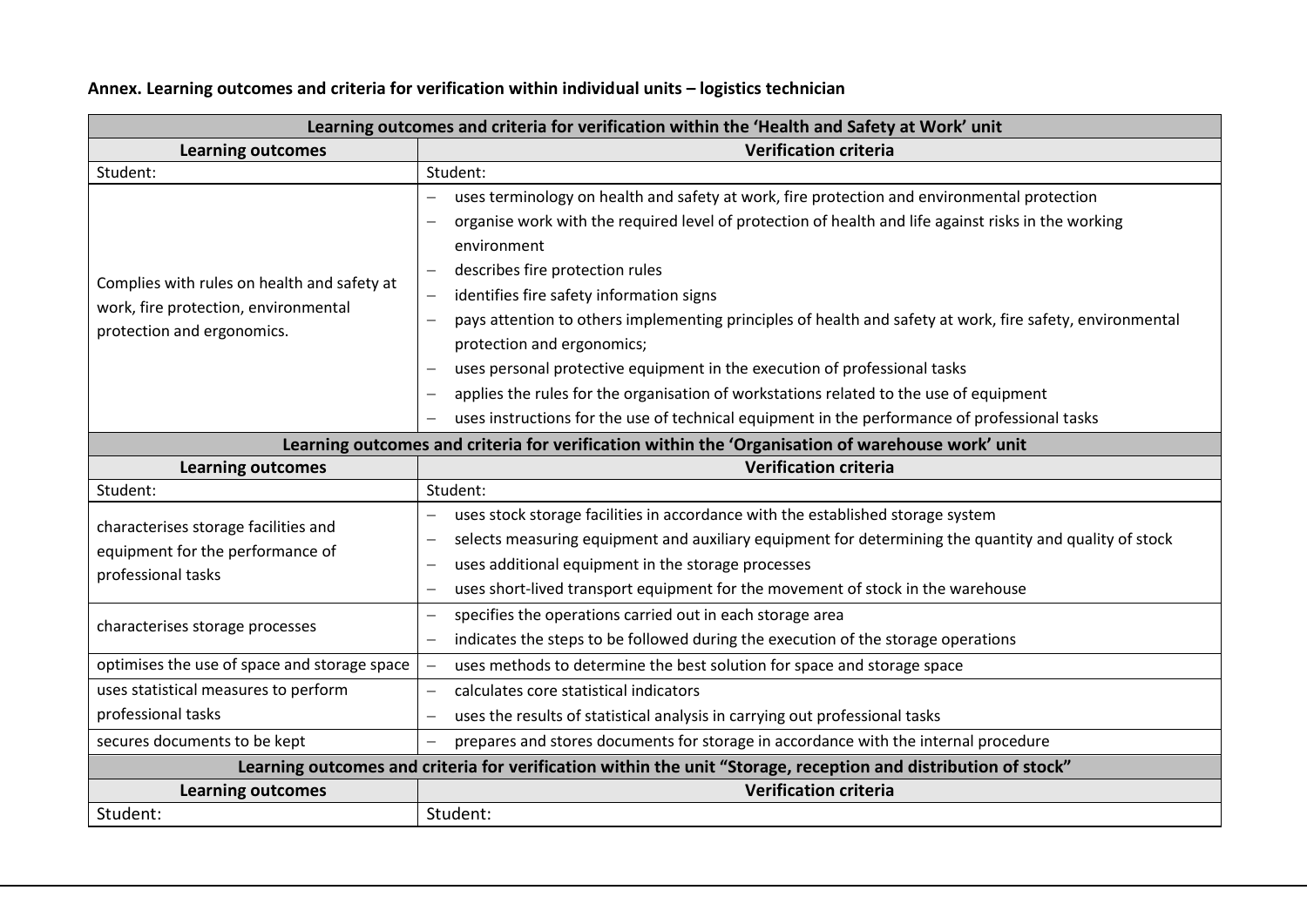| Student:                                                                                       | Student:                                                                                                |  |
|------------------------------------------------------------------------------------------------|---------------------------------------------------------------------------------------------------------|--|
| <b>Learning outcomes</b>                                                                       | <b>Verification criteria</b>                                                                            |  |
| Learning outcomes and criteria for verification within the unit "Securing the stock balance"   |                                                                                                         |  |
|                                                                                                | prepares stock delivery records in accordance with internal requirements                                |  |
| releases stock (e.g. materials, finished<br>goods, goods) from the warehouse                   | carries out a quantitative and qualitative check of the stock or cargo delivered                        |  |
|                                                                                                | marks supplies, loads or transport packages as required                                                 |  |
|                                                                                                | secures cargo in accordance with applicable rules                                                       |  |
|                                                                                                | selects packages into stock or cargo, means of transport and order conditions                           |  |
|                                                                                                | describes the safety features issued for the transport of cargo units                                   |  |
|                                                                                                | completes stock to be delivered according to order<br>$\overline{\phantom{0}}$                          |  |
|                                                                                                | prepares stock intake documentation in accordance with internal requirements                            |  |
|                                                                                                | selects the storage location of the incoming goods                                                      |  |
| takes goods into a warehouse                                                                   | uses measuring devices when goods are taken into storage                                                |  |
|                                                                                                | performs qualitative acceptance of goods                                                                |  |
|                                                                                                | carries out the quantitative collection of the goods                                                    |  |
|                                                                                                | reads the labels on the packaging in order to properly receive and protect the goods                    |  |
|                                                                                                | uses equipment to assist the entry of goods into the warehouse<br>$\overline{\phantom{0}}$              |  |
| complies with management rules<br>packaging, auxiliary materials<br>and waste in the warehouse | secures waste and secondary raw materials in accordance with the law<br>$\overline{\phantom{0}}$        |  |
|                                                                                                | documents packaging management in storage processes<br>$\overline{\phantom{0}}$                         |  |
|                                                                                                | store packaging, waste and secondary raw materials in accordance with the guidelines                    |  |
|                                                                                                | describes packaging classified according to different criteria                                          |  |
| storage                                                                                        | means the location of stock in storage<br>$\overline{\phantom{0}}$                                      |  |
| natural and technical susceptibility to                                                        | selects the optimal storage place for stock                                                             |  |
| stores stock, taking into account their                                                        | selects the method of storage to the natural and technical susceptibility of stock<br>$\qquad \qquad -$ |  |
| monitors stock                                                                                 | calculate stock (e.g. current, maximum, securing)<br>$\overline{\phantom{0}}$                           |  |
|                                                                                                | devices                                                                                                 |  |
|                                                                                                | adjusts stock storage conditions based on the observation of stock changes and readings on monitoring   |  |
|                                                                                                | monitors the actual stock situation in storage                                                          |  |
|                                                                                                | selects equipment to monitor storage conditions                                                         |  |
|                                                                                                | sets out systems and facilities for monitoring stockholding conditions                                  |  |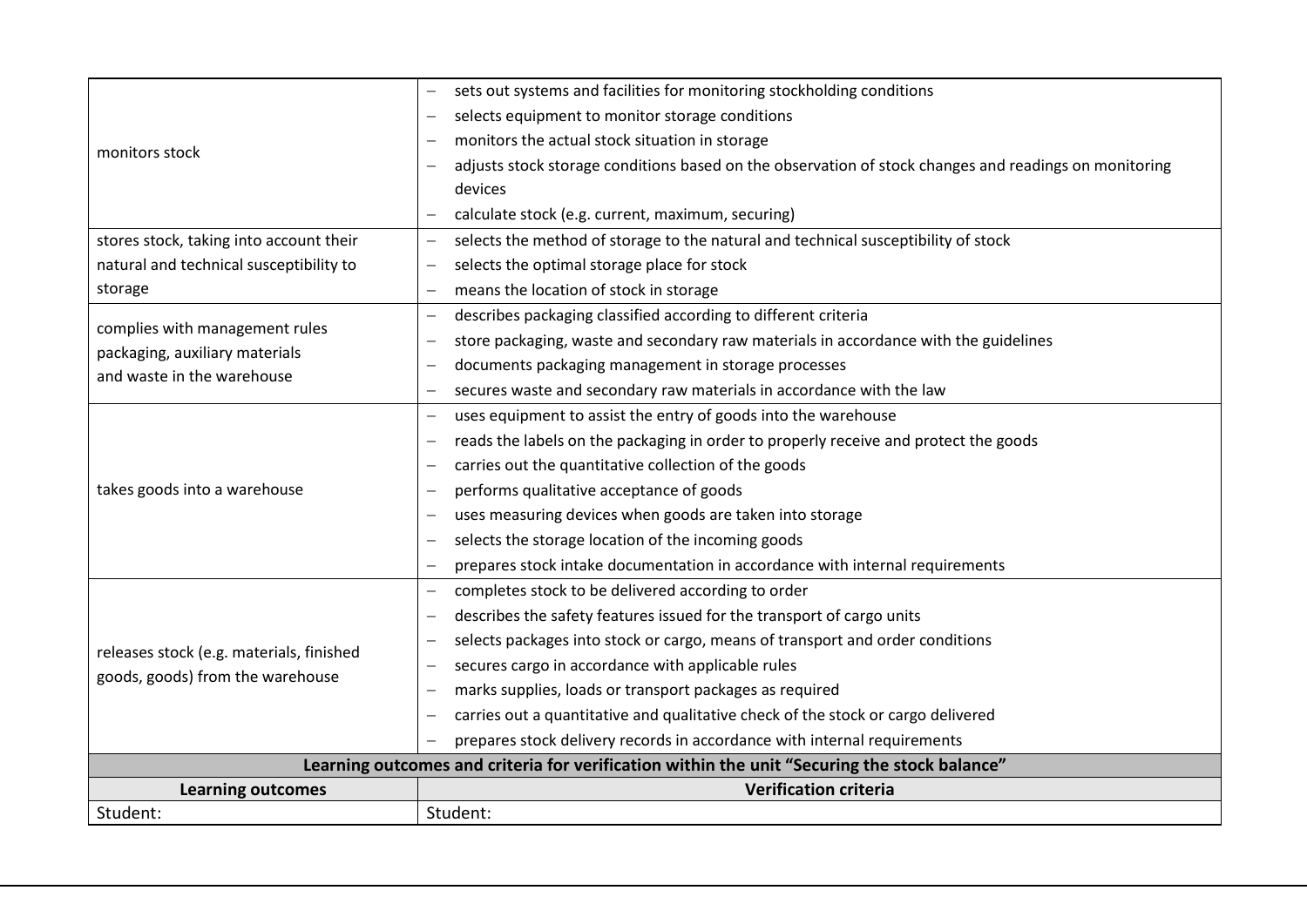| secures and controls assets and stock<br>balance                                   | secures the company's assets in the warehouse using the security systems used in the warehouse                                  |  |
|------------------------------------------------------------------------------------|---------------------------------------------------------------------------------------------------------------------------------|--|
|                                                                                    | describes the procedure for carrying out checks on the quantity and quality of stock                                            |  |
|                                                                                    | describes the inventory procedure                                                                                               |  |
|                                                                                    | participates in the inventory in various roles                                                                                  |  |
|                                                                                    | compiles inventory documentation                                                                                                |  |
| Learning outcomes and criteria for verification within the unit "Customer Service" |                                                                                                                                 |  |
| <b>Learning outcomes</b>                                                           | <b>Verification criteria</b>                                                                                                    |  |
| Student:                                                                           | Student:                                                                                                                        |  |
| conducts a sales conversation in                                                   |                                                                                                                                 |  |
| accordance with interpersonal                                                      | recognises the storage needs of customers and contractors                                                                       |  |
| communication rules                                                                | applies the principles of interpersonal communication when conducting a sales conversation                                      |  |
| prepares the commercial offer of the                                               | selects the commercial offer of the warehouse to the customer's needs<br>$\overline{\phantom{0}}$                               |  |
| warehouse                                                                          | prepares a commercial offer of the warehouse to the customer or the contractor                                                  |  |
| conducts the complaint processing                                                  | processes complaints<br>$\overline{\phantom{0}}$                                                                                |  |
|                                                                                    | prepares a reply to a complaint                                                                                                 |  |
|                                                                                    | secures goods accepted for expert evaluation<br>$\qquad \qquad -$                                                               |  |
|                                                                                    | Learning outcomes and criteria for verification within the unit "Planning, organising and documenting transportation processes" |  |
| <b>Learning outcomes</b>                                                           | <b>Verification criteria</b>                                                                                                    |  |
| Student:                                                                           | Student:                                                                                                                        |  |
| plans to implement transportation services                                         | draws up the transportation service execution plan on the basis of the terms of the assignment                                  |  |
|                                                                                    | sets out methods for determining the best route                                                                                 |  |
|                                                                                    | calculates the driving and working time of the means of transport                                                               |  |
|                                                                                    | defines the itinerary                                                                                                           |  |
|                                                                                    | selects the technical means to carry out loading, handling and unloading during the transport service                           |  |
|                                                                                    | selects the means of transport to the quantity and type of cargo, the conditions of the order, the number of                    |  |
|                                                                                    | persons transported or the live animals                                                                                         |  |
| organises transportation processes                                                 | defines the characteristics of cargo that determine their transportability<br>$\overline{\phantom{0}}$                          |  |
|                                                                                    | manages transport packaging as required                                                                                         |  |
|                                                                                    | prepares loading units according to order, type of good and technology                                                          |  |
|                                                                                    | labels cargo and means of transport as required                                                                                 |  |
|                                                                                    |                                                                                                                                 |  |